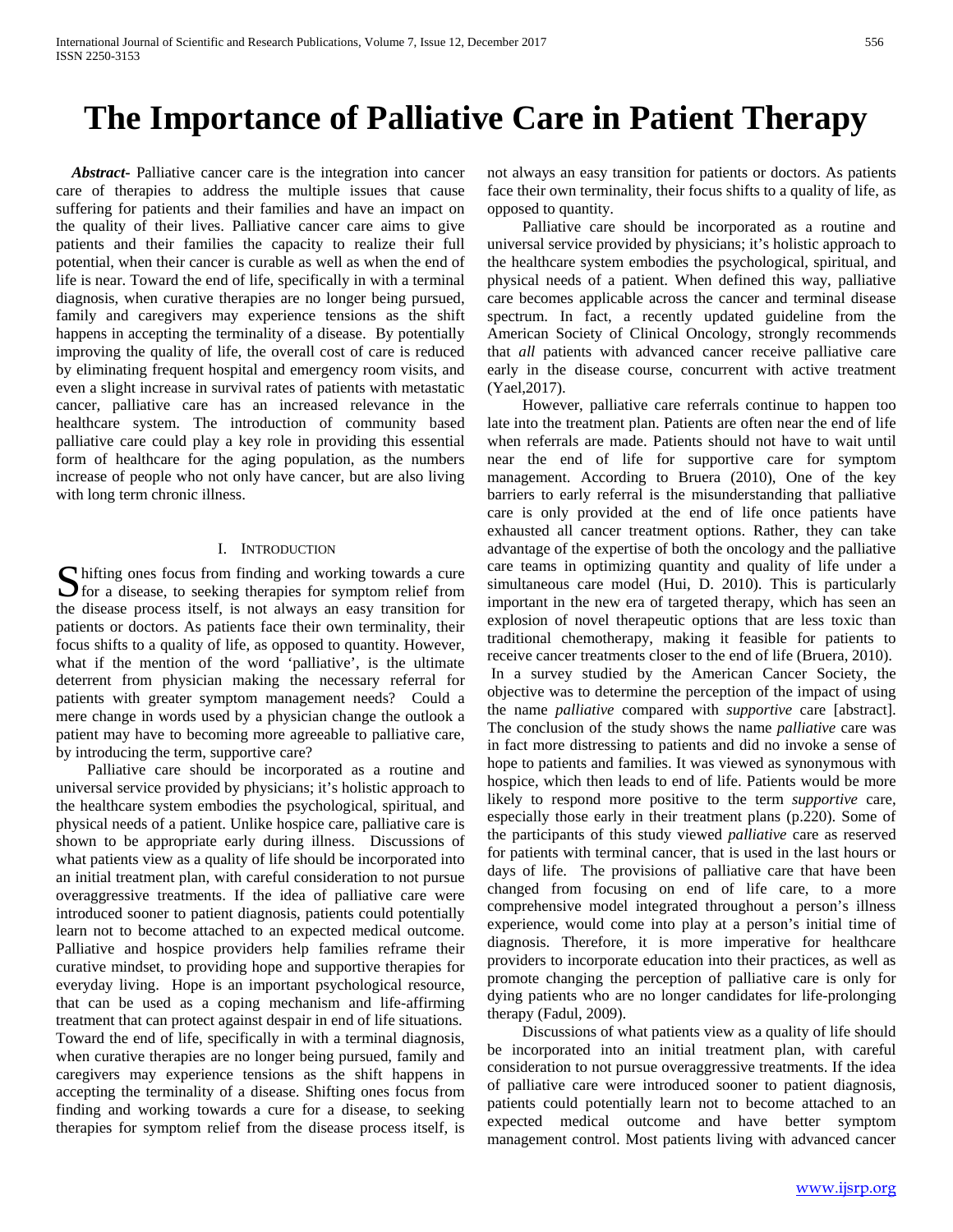have an average of seven or more uncontrolled symptoms (Walsh, 2000). Palliative and hospice providers help families reframe their curative mindset, to providing hope and supportive therapies for everyday living. Hope is an important psychological resource, that can be used as a coping mechanism and life-affirming treatment that can protect against despair in end of life situations.

 For patients with advanced cancer, when is the appropriate time to refer to a palliative care consultation? Some of the consultation triggers for hospital-based palliative care include: frequent hospital admissions, admissions for difficult-to-control physical or psychological symptoms, complex care requirements, decline in function, or failure to thrive. In addition to these symptoms, according to Perrin and Kazanowski (2015), acknowledges the barriers late consultations can bring. An important key to overcome these barriers are critical care nurses; in hospital settings, they need to be the champions for palliative care on their prospective units. Nurses can recognize the signs of fatigue, untreated pain, which can lead to delirium, among other signs and symptoms that chronic illness brings (p.48).

 Nurses can be great at facilitating communication with patients about difficult life topics; they can help bring down the barriers in difficult situations and can act as a go-between for the patient and doctor. Advocating on behalf of patients to ensure their wishes are followed needs more empathy from doctors that may help curb verbal battles at the bedside. If the idea of palliative care were introduced sooner, patients could potentially learn to not become attached to an expected medical outcome. It could take some of the heat off the doctors for potentially providing a false sense of hope and helping the family to not focus on prognosis or cure. Encouraging and supporting respect of a patient's wishes is something we can do right now to improve end of life care.

 On the other hand, it is difficult to address a patient after a diagnosis of a malignancy; some doctors opt for telling the patients families over the patient themselves to avoid an emotional outburst. The question should not be "should we tell…? but doctors should switch to, "how to I tell my patient…? Open communication between a doctor and patient as well as the family is key. As discomforting as end of life discussions are, having proper planning in place helps healthcare providers have a sort of guide in place to handle medical care and builds relationships and rapport by listening to families and patients describe what is important to them. It acknowledges and preserves the dignity of a patient and can arguably be emotionally easier on families and medical professionals alike.

The answer of when and how to introduce palliative care is not always clear and can lead to prolonged unmanaged symptoms and increased admissions in the hospital setting, which can then lead to unwanted and unneeded testing. One of the pressing realities in end of life care, is that despite more Medicare beneficiaries dying in palliative care or home settings since 2000, the frequency of hospitalizations into acute and critical care units and the frequency of transitions across multiple care sites during the end of life increased, reflecting persisting emphasis on administering aggressive, curative care, only marked by brief hospice stays immediately preceding death ( Teno,2013).

 When it comes to end of life care or life preserving measures, the duration of the care being received can rack up

overwhelming costs. Families will usually spend thousands of dollars with little to no insurance coverage, with a terminal illness diagnosis, which after treatments, may result in the expected terminal outcome originally given by doctors.

 The skyrocketing costs of healthcare weigh heavily on these individuals who are faced with a terminal illness. In the medical industry, insurance has become a big player in how things are currently run in institutions across the county. It can be viewed that insurance, especially Medicaid and Medicare, only care about increasing revenue and decreasing patient care. For example, debt.org reports that the cost of routine end of life care for patients residing in a hospital can range from \$6,000 to over \$10,000 per day, and stay at home care for terminal patients can cost between \$150 to \$650 per day (Fay, 2016). Studies have shown that health care expenditures began to decline 24 to 48 hours after the palliative care consultation occurred, which usually has been facilitated by a palliative care team. (Greer,2013).

 As the cost of healthcare rises, the number of sick people grows with it. In 2007, almost 12 million Americans with a diagnosis of cancer at some point in their history were alive. This number, which represents almost 4% of the US population, has dramatically increased from the 3 million cancer survivors alive in 1971 (Arif, 2011). Most of these people are capable of living in their normal home care setting, but require more attention to their growing healthcare needs. With chronic illness on the rise, community-based palliative care could address the multidimensional needs and symptoms that occur with widespread illness. Providers of community-based palliative care must be prepared to address a substantial concurrent array of symptoms using evidence-based pharmacologic and nonpharmacologic strategies.

 The question then becomes how would palliative care and oncology services pair together to serve these growing community needs? To provide the best care to patients, a proper balancing system must be established for coordination of care. Community oncologists balance time within outpatient visits between the discussion of technical medical issues, such as test results and anticancer treatment options, with more broad components of health-related quality of life, such as ability to do daily activities, emotional functioning, and symptoms of pain and fatigue. Often, as disease progresses, both symptoms and family or caregiver distress increase. The goals of care usually change over time, and the issues that the patient, family, caregivers, and the oncology practice are confronted with shift as well (Muir,2010).

 If palliative care services were integrated with a private based oncology practice, it could allow for the medical oncologist to focus on the evaluation of staging and treating a patient while understanding how their course of treatment is working for their disease, and the palliative care can focus on symptom management and goals of care concurrent with treatment. If these services are offered in the same setting, it could drastically improve quality patient outcomes, with the greater care given in all aspects of treatment.

 Many other practical issues must be addressed to provide adequate care for the growing number of people experiencing cancer as a chronic illness in the community. For example, new reimbursement mechanisms must be effective and efficient to